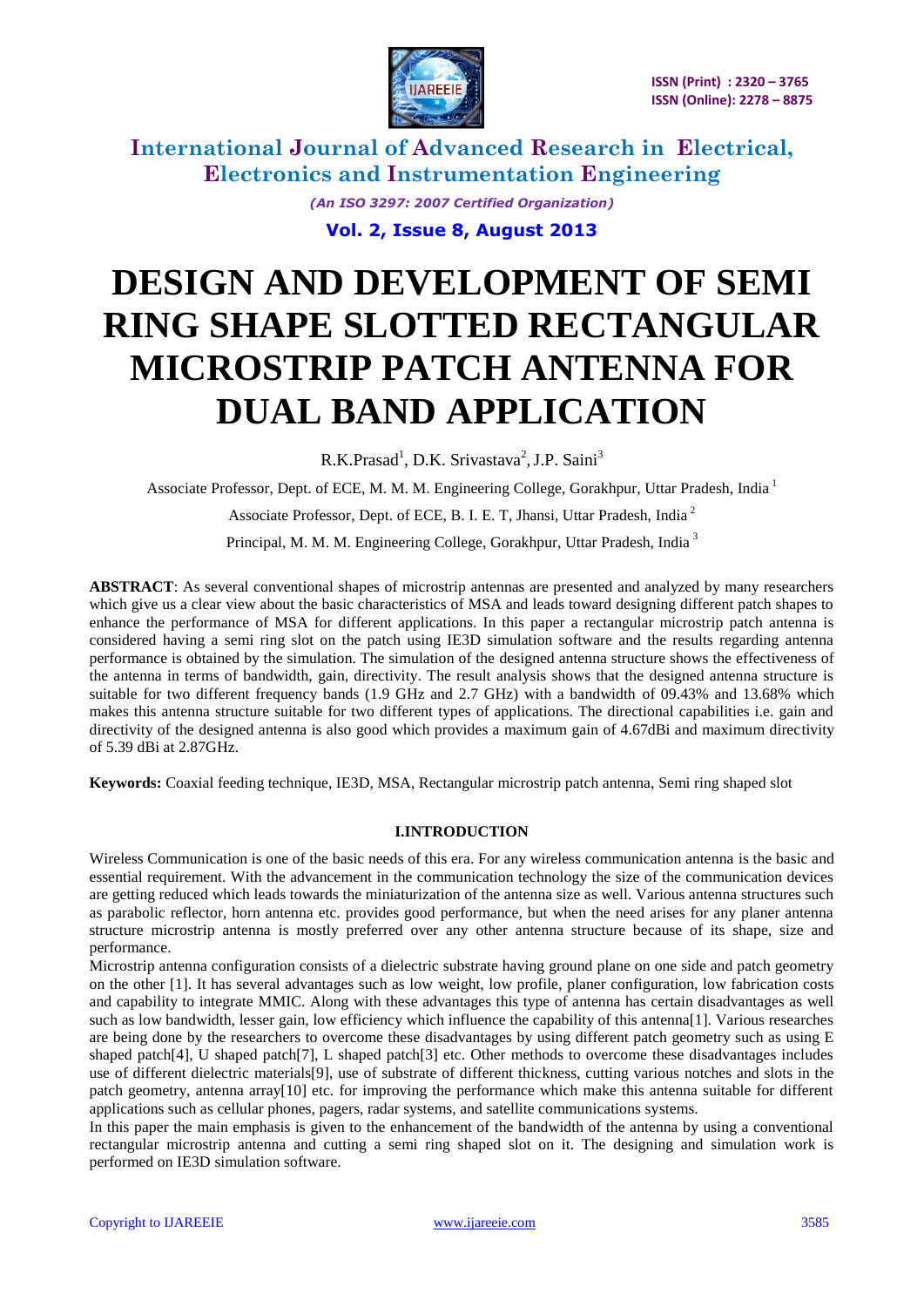

*(An ISO 3297: 2007 Certified Organization)*

## **Vol. 2, Issue 8, August 2013**

### **II. RESARCH MEATHODOLOGY**

The research methodology includes the design of a conventional rectangular microstrip antenna and further cutting a semi ring shaped slot in the patch geometry. Further coaxial probe feeding method is used to feed the antenna. To get optimized results in terms of bandwidth, gain, directivity etc we are varying the feed locations and varying the size of the rectangular patch as well as the size of semi ring slot. These shapes and sizes of the antenna are simulated and compared to get the best result. The designing and simulation of the antenna structure is done using IE3D.

#### **III. ANTENNA DESIGN**

The antenna is designed using a substrate having a dielectric constant of 4.2, loss tangent of 0.0013 and substrate thickness of 1.6mm. The antenna geometry is shown in *fig. 1* and the dimensions of the designed antenna are shown in *Table 1.*



Fig. 1 Semi Ring Shaped Microstrip patch antenna

| <b>Parameter</b> | Size (mm)                                       |
|------------------|-------------------------------------------------|
| Ground           | $50\times70$                                    |
| Patch            | $30\times 60$                                   |
| Centre           | $X \text{ axis} = 0.5$<br>$Y \text{ axis} = 35$ |
| Inner radius     | 10                                              |
| Outer radius     | 30                                              |

#### **IV.RESULT AND DISCUSSION**

The designed semi ring slot rectangular Microstrip patch antenna is simulated over IE3D simulation software ver. 15.2. One of the important parameter which describes the performance of the antenna is the antenna bandwidth. The bandwidth of the antenna is calculated with the help of S-parameter.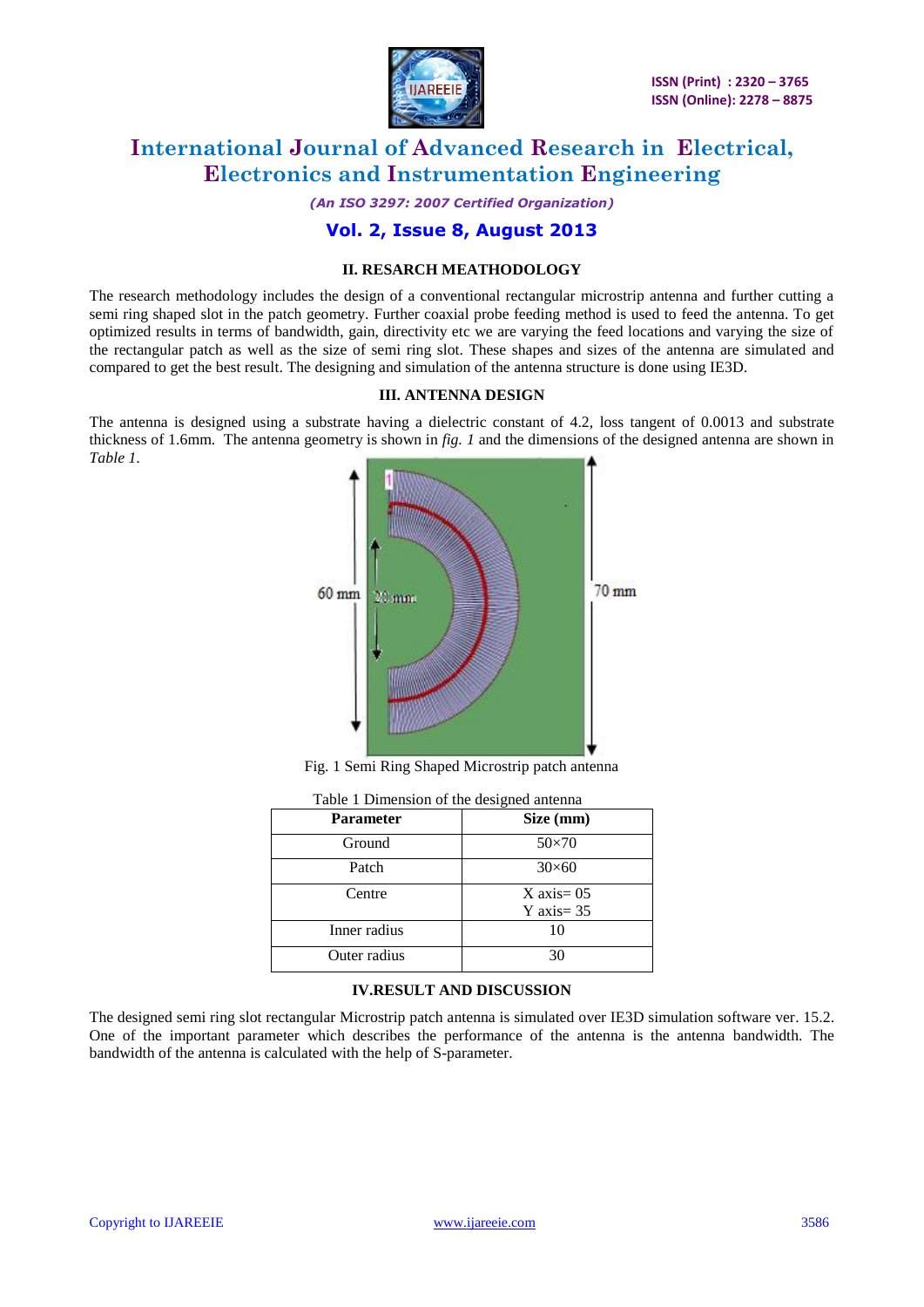

*(An ISO 3297: 2007 Certified Organization)*

## **Vol. 2, Issue 8, August 2013**

## **S-Parameters Display**



Fig. 2 Return loss vs Frequency Graph of proposed Antenna

$$
\% Bandwidth = \frac{f_h - f_l}{f_c} \times 100
$$
  
 $f_h = Higher Frequency$   $f_l = Lower Frequency$   $f_c = Center Frequency$ 

*Calculation of Bandwidth:*

*For frequency band 1*

$$
f_{h1} = 1.95943 \text{ GHz} \qquad f_{l1} = 1.78296 \text{ GHz} \qquad f_{c1} = 1.871195 \text{ GHz}
$$

% Bandwidth<sub>1</sub> = 
$$
\frac{1.95943 - 1.78296}{1.871195} \times 100 = 9.43\%
$$

*For frequency band 2*

$$
f_{h2} = 2.99391 \text{ GHz}
$$
  $f_{l2} = 2.61055 \text{ GHz}$   $f_{c2} = 2.80223 \text{ GHz}$ 

$$
\% Bandwidth_{2} = \frac{2.99391 - 2.61055}{2.80223} \times 100 = 13.68\%
$$

The VSWR must be below two for the defined band and it can be observed from Fig. 3 that it is below two. The VSWR graph is shown below. **VSWR (dB) Display** 



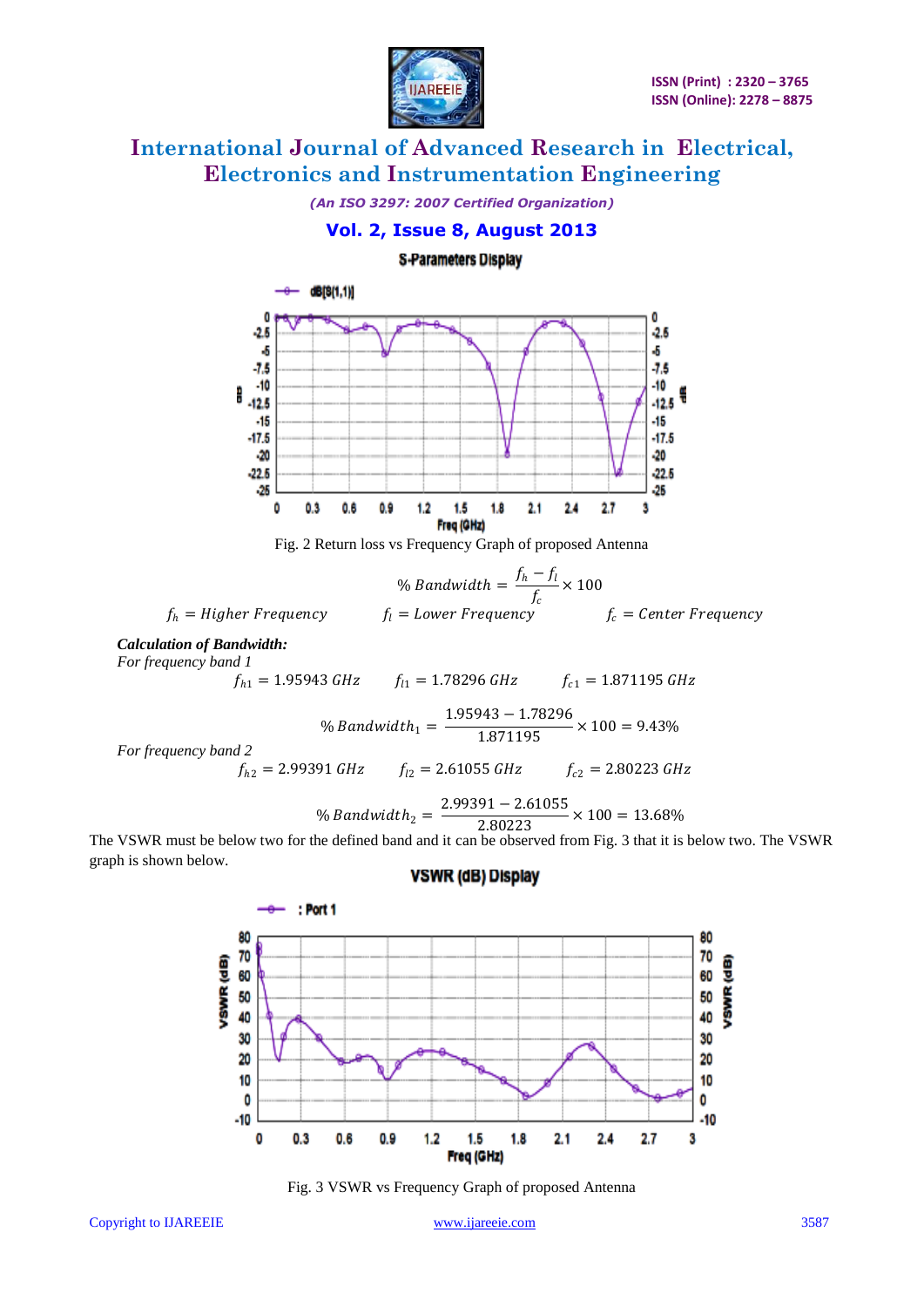

*(An ISO 3297: 2007 Certified Organization)*

## **Vol. 2, Issue 8, August 2013**

Analyzing the Total Field Gain Vs Frequency curve shown in *Fig. 4* we can clearly say that the antenna gain is nearly 4.67 dBi, which is very useful for various applications including wireless application.





Analyzing the directivity curve shown in Fig. 5 it can be observed that the designed antenna structure provides a good directivity of 5.39 dBi.



Generally the efficiency is calculated in terms of antenna efficiency and radiation efficiency. Analyzing the efficiency curve shown in *Fig. 6* it can be clearly observed that the designed antenna structure provides an antenna efficiency of 86.21% and radiation efficiency of 87.24%